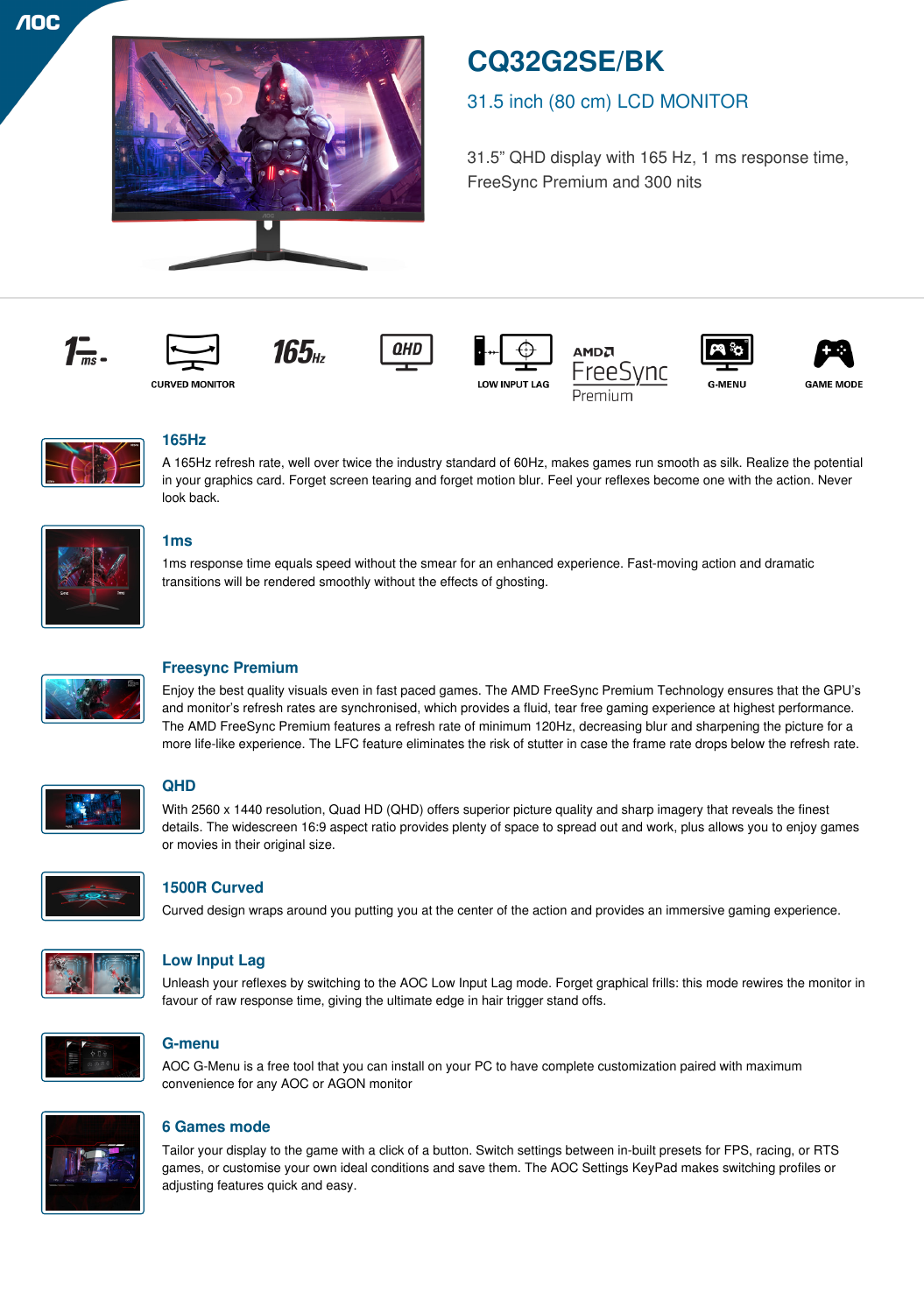#### **General**

| Model name          | CQ32G2SE/BK                           |
|---------------------|---------------------------------------|
| <b>EAN</b>          | 4038986118439                         |
| <b>Product Line</b> | AOC Gaming                            |
| <b>Series</b>       | G <sub>2</sub> Series                 |
| Channel             | B <sub>2</sub> C                      |
| Classification      | Hero                                  |
| Section             | Gaming                                |
| <b>Gaming style</b> | Shooters, MMORPG, Action, RTS, Racing |
| Launch date         | 01-10-2020                            |

#### **Screen**

| Resolution                  | 2560x1440                                                              |
|-----------------------------|------------------------------------------------------------------------|
| Refresh rate                | 165Hz                                                                  |
| Screen size (inch)          | 31.5 inch                                                              |
| Screen size (cm)            | 80 cm                                                                  |
| Flat / Curved               | Curved                                                                 |
| <b>Curvature Radius</b>     | 1500 mm                                                                |
| <b>Backlight</b>            | <b>WLED</b>                                                            |
| Panel Type                  | VA                                                                     |
| Aspect ratio                | 16:9                                                                   |
| <b>Display Colours</b>      | 16.7 Million                                                           |
| <b>Panel Colour in Bits</b> | 8                                                                      |
| sRGB Coverage (%)           | 121                                                                    |
| Adobe RGB Coverage (%)      | $90\,$                                                                 |
| NTSC coverage (%)           | 85 %                                                                   |
| Active Screen Area (HxW)    | 697.344 (H)mm x 392.256 (V)mm mm                                       |
| <b>Pixel Pitch</b>          | 0.2724                                                                 |
| Pixels per Inch             | 94                                                                     |
| <b>Scanning Frequency</b>   | free-sync 48~144Hz HDMI2.0 free-sync 48~165Hz DP1.2                    |
| Response Time (MPRT)        | 1 <sub>ms</sub>                                                        |
| Contrast (static)           | 3000:1                                                                 |
| Contrast (dynamic)          | 80M:1                                                                  |
| <b>Brightness (typical)</b> | 250 cd/m <sup>2</sup>                                                  |
| Viewing angle (CR10)        | 178/178 <sup>°</sup>                                                   |
| <b>Hard Glass</b>           | Antiglare + 3H                                                         |
| <b>OSD languages</b>        | EN, FR, ES, PT, DE, IT, NL, SE, FI, PL, CZ, RU, KR, CN (T), CN (S), JP |

## **Exterior**

| Monitor colour         | Black Red |
|------------------------|-----------|
| <b>Bezel Type</b>      | Frameless |
| <b>Removable Stand</b> | ◢         |